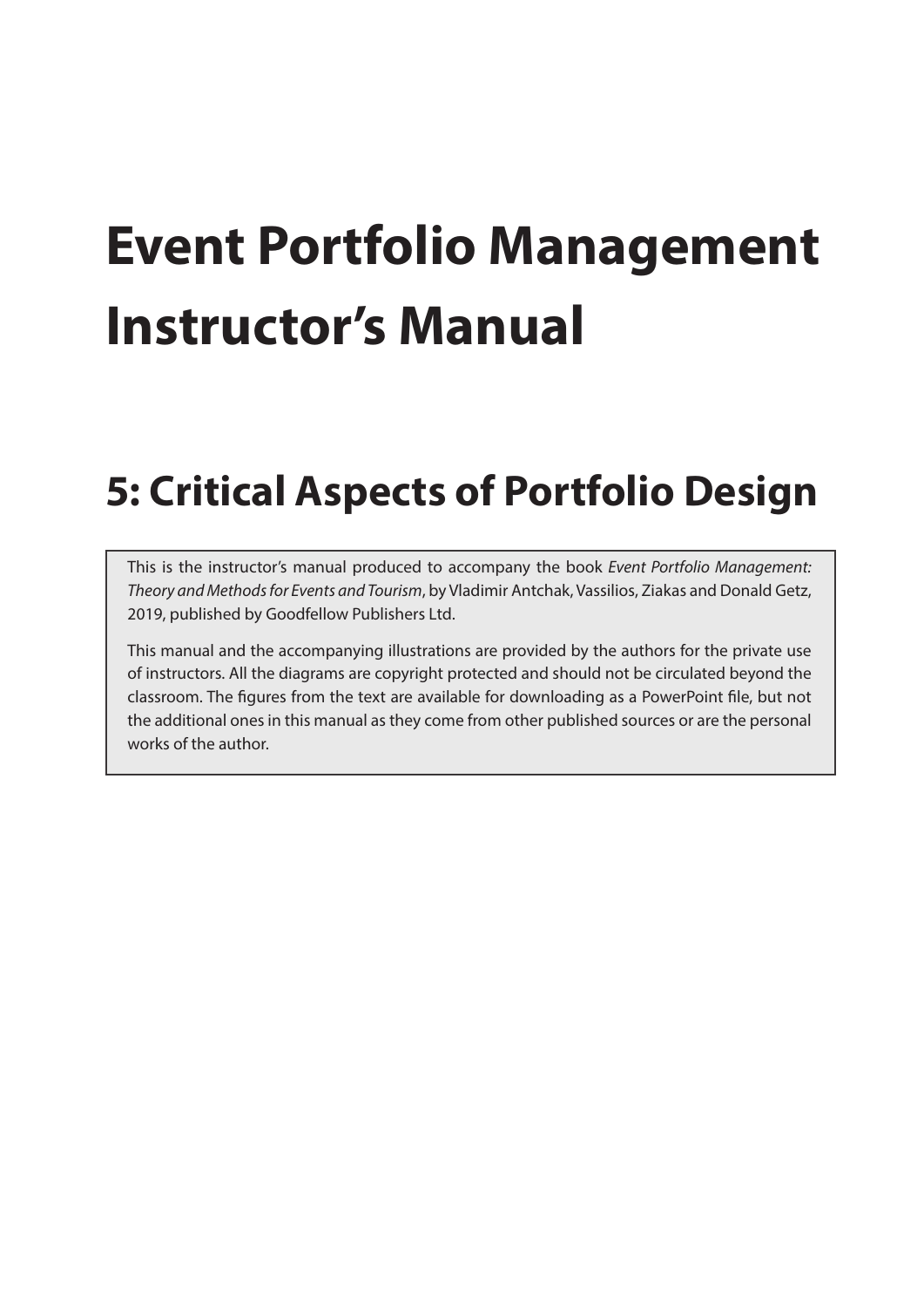# **Lecture 10**

Thinking about portfolio design primarily involves what kind of events would constitute the portfolio and how they can be synergised. Portfolio managers can select events from the destination's whole population of events, considering the different types, their scale and periodicity as well as the markets they serve. Individual event elements need also to be distinguished so that it becomes apparent the extent to which common or disparate elements exist across the portfolio. Both common or disparate elements are important for portfolio programming as they can help establish a sense of continuity or differentiation respectively. Along these lines, portfolio design can be introduced as a creative and continuous exercise of logical selection, adaptation and synchronisation of the array of events and their elements.

# **Principles of portfolio design**

Figure 11 can be used to illustrate the basic principles of portfolio design. As shown, portfolio design entails strategic decision-making on the events to be included. It involves a meticulous account of the exogenous factors that impact on the event portfolio, which event characteristics should be fostered within the portfolio and which leveraging strategies are to be employed. The central question concerns the composition of the event portfolio. The interplay of exogenous factors, leveraging objectives and the market, logistical as well as tactical decisions, shapes the composition of an event portfolio manifest in event characteristics and marketing decisions. The general rationale for deciding which events should be included in the portfolio is affected by the host community's exogenous factors and leveraging objectives. The exogenous factors that should be taken into account in event portfolio design are local resources, demand, competition and contingency. Events can be used in cross-leveraging strategies as: *core attractions, focal celebrations*, and *complementary features*. The strategic decisions which should be made for events in a portfolio are the following:

- *Reach*. Which target markets, does the host community wish to reach?
- *Frequency*. How often should events be organised?
- *Size*. What is the optimal number of events for the portfolio?
- *Placement*. When should events be scheduled to take place?
- *Fit*. How do the different events complement each other and how can they be harmonised?

The composition of an event portfolio is shaped by the cultivation of general event characteristics. These include the following:

- *Formality*. Refers to the extent to which standardized operating procedures, written rules and policies, and official documentation records of events' activities are put in place. To balance the formality of an event portfolio, the opposing values range from amorphous (non-formalised) to standardised (highly formalised) processes.
- *Replicability*. Refers to propensity to replicate entire events or certain event elements in a portfolio. To balance the replicability of an event portfolio, the opposing values range from mimetic adoption to innovative creation of events and/or elements.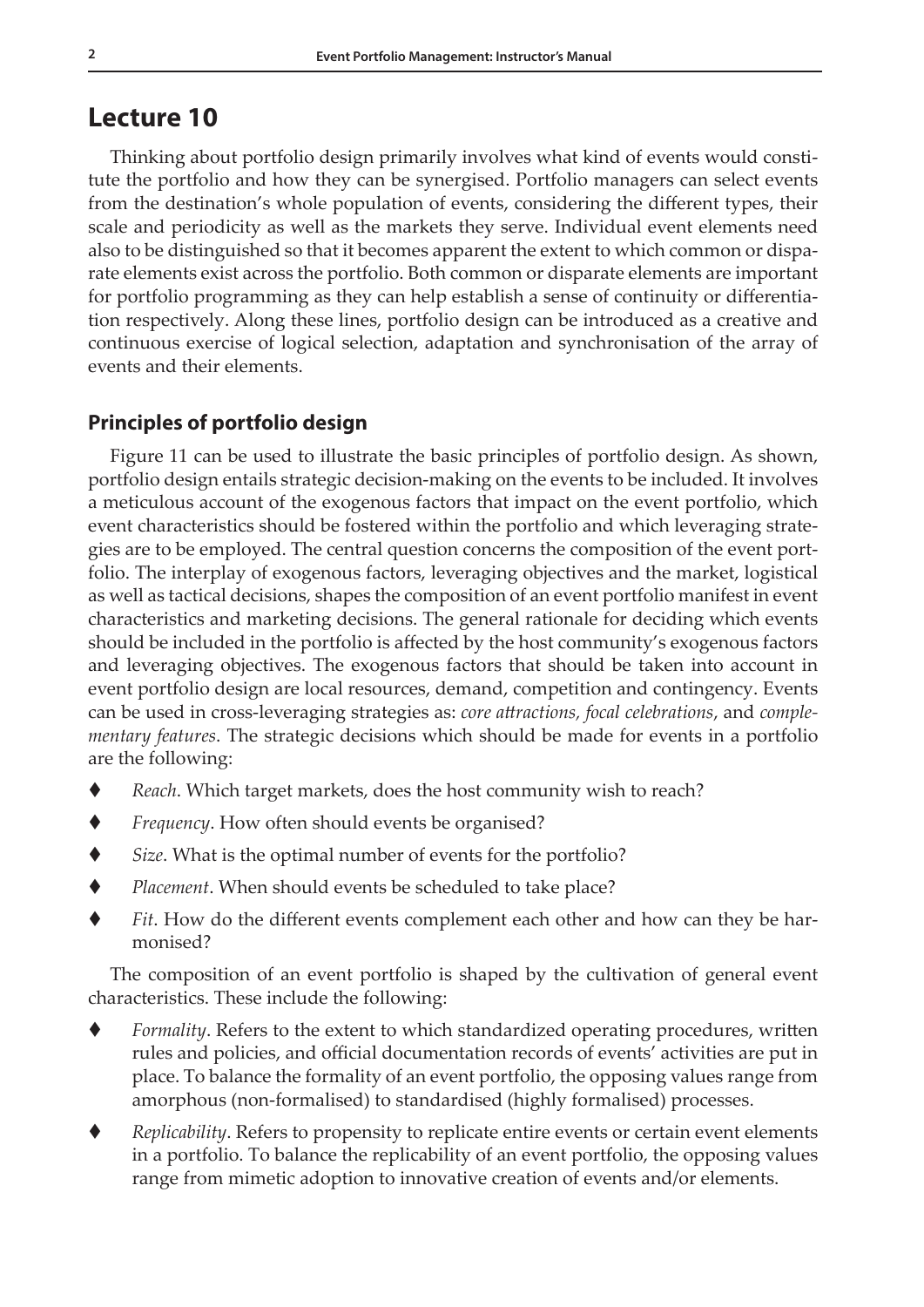- *Intentionality*. Refers to the extent to which all the procedures, activities and communicative scope in the portfolio are strategic and intended to achieve certain objectives. To balance the intentionality of an event portfolio, the opposing values range from unintended (non-strategic) to purposive (strategic) procedures and acts.
- *Polysemy*. Refers to the variety of symbolic meanings that are extracted from an event portfolio. To balance the polysemy of an event portfolio, the opposing values range from organic to artificial meanings.
- *Connectedness*. Refers to the ways in which events in the portfolio are connected to one another. To balance the connectedness of an event portfolio, the opposing values range from simple to multiplex means of connection.

| <b>Factors</b>             | <b>Strategies</b>                                                                                                                                                                                                                   | Decisions                               |
|----------------------------|-------------------------------------------------------------------------------------------------------------------------------------------------------------------------------------------------------------------------------------|-----------------------------------------|
|                            | <b>Events as Core Attractions</b>                                                                                                                                                                                                   |                                         |
|                            | Events as Focal Celebrations                                                                                                                                                                                                        |                                         |
| Local Resources            | <b>Events as Complementary Features</b>                                                                                                                                                                                             | Reach (What Target Markets)             |
| Demand $\sim$              |                                                                                                                                                                                                                                     | Frequency (How Often)                   |
| Competition -              | <b>Genres / Events To</b>                                                                                                                                                                                                           | Size (Total Number)<br>Placement (When) |
| Contingency -              | <b>Be Included</b>                                                                                                                                                                                                                  | Fit (Event Programming)                 |
|                            |                                                                                                                                                                                                                                     |                                         |
| Formality<br>Amorphous —   | Standardized                                                                                                                                                                                                                        |                                         |
| Replicability<br>Mimetic   | <b>Example 2018</b> The Contract of Contract Contract Contract Contract Contract Contract Contract Contract Contract Contract Contract Contract Contract Contract Contract Contract Contract Contract Contract Contract Contract Co |                                         |
|                            | Intentionality Unintended <b>All According to the Contract of Contract Contract of Contract Contract Contract Orient</b>                                                                                                            |                                         |
| Polysemy                   | Organic <b>Commission</b> Commission Commission Commission Commission                                                                                                                                                               | - Artificial                            |
| Connectedness Repetitive — |                                                                                                                                                                                                                                     | $\blacksquare$ Varied                   |

**Figure 11: Event portfolio design**. Source: Ziakas, V. (2014). *Event Portfolio Planning and Management: A Holistic Approach*. Abingdon: Routledge.

#### **Exercise:**

Apply Ziakas' (2014) framework for event portfolio design in a destination of your choice to create a unique portfolio.

# **Short task:**

Select a known event portfolio. Identify the extent to which principles of event portfolio design are applied.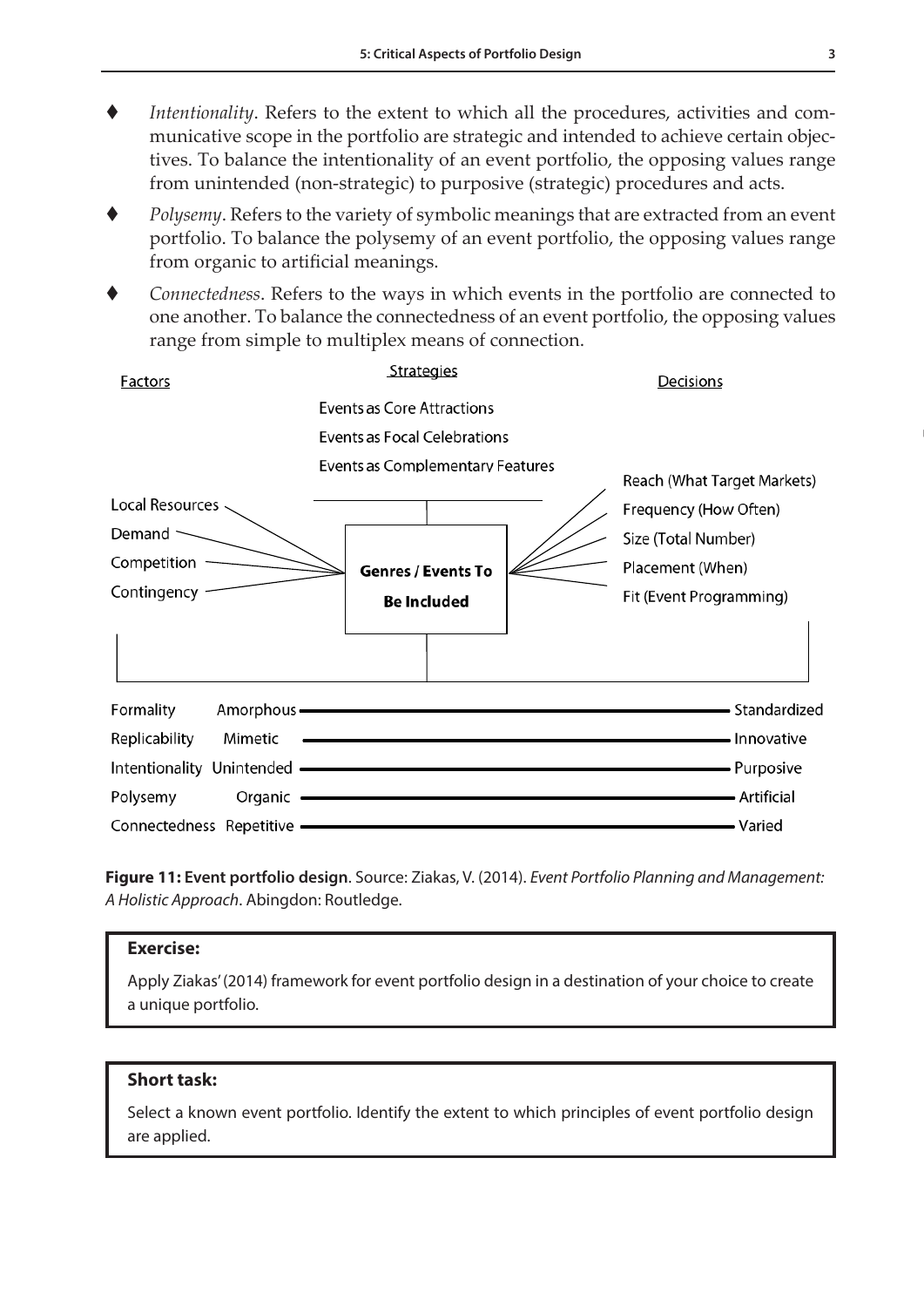# **Organic and formalised portfolios**

Event portfolios can be deliberately planned, driven by an overarching strategy, or developed organically through coincidental processes. Understanding this distinction is fundamental to appreciating the scale, importance and variety of event portfolios as a phenomenon.

#### **Short task:**

Identify three organic and three formalised event portfolios. Compare their composition and major event elements. Which portfolios are more unique and distinctive?

Figure 12 can be used to show the multi-dimensional synergistic dynamics that shape event portfolios, taken from the following article.

Ziakas, V. (2013). A multi-dimensional investigation of a regional event portfolio: Advancing theory and praxis. *Event Management*, **17**(1), 27-48.

This model integrates the contextual, operational and socio-cultural grounds of event portfolios. As shown, the core matter in portfolios is to cultivate synergies among otherwise disparate events and create opportunities for cross-leveraging these events for a number of benefits. The potential of a portfolio as a strategic policy tool depends on its capacity to engender and convey multiple meanings and serve multiple purposes. Portfolio managers should select the optimal array of meanings and purposes to address community issues and serve the portfolio's strategic objectives. Also, portfolio managers should find the means to connect events in a portfolio both conceptually and functionally, fostering thus their interrelations, which involves the contextual, operational and sociocultural grounds (or dimensions) supporting the portfolio.

The conceptual interrelations represent the socio-cultural ground of an event portfolio, encompassing and expressing different local viewpoints through event meanings and symbolisms. Conceptual connectivity of event meanings is enabled by the dialectical expressivity of ontological issues that concern host communities and the symbiotic polymorphism of diverse events that connects different versions of social order, as exemplified by event themes, symbols, narratives and meanings, into an integrative frame. This facilitates the operational ground in terms of assembling and integrating different events.

The functional or instrumental interrelations represent the contextual ground of an event portfolio comprising the policy setting, market/economic conditions, events network, resource capacity and community particularities that affect the development and delivery of the portfolio. Instrumental connectivity of event purposes is enabled by the utilitarian scope of a pressing common sense of purpose that brings together policymakers and event stakeholders and the resource inter-changeability of tapping into an integrated set of resources to use in event portfolio implementations. This facilitates the operational ground in terms of collaboration and resource-sharing among the network of key community actors and event stakeholders.

Within this context, event relatedness is engendered by the multiplicity of event meanings and purposes and the basis of their conceptual as well as instrumental connectivity. Events may complement one another through their thematic focus that reinforces intended meanings, mobilisation of shared volunteer pools that help in the organization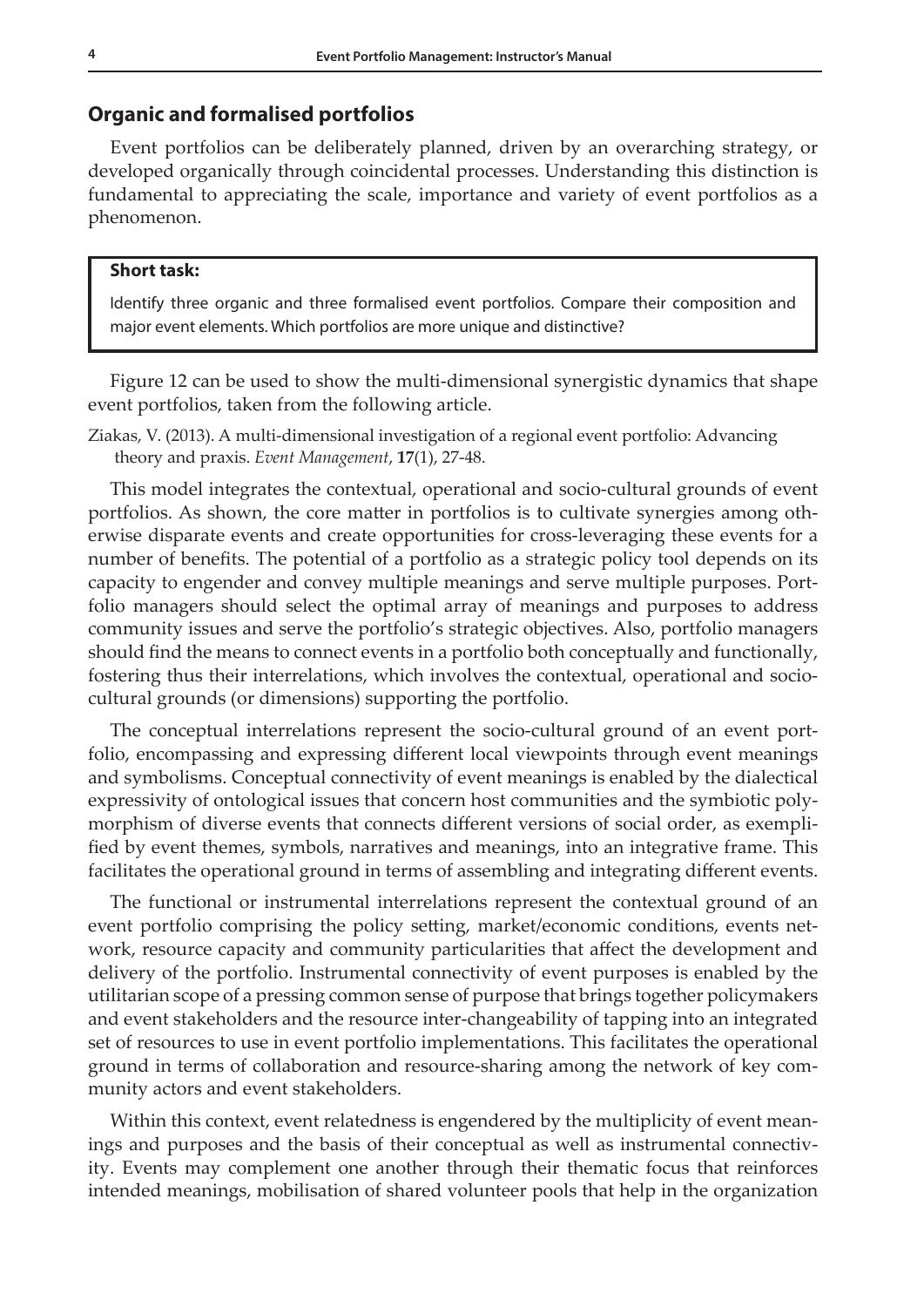

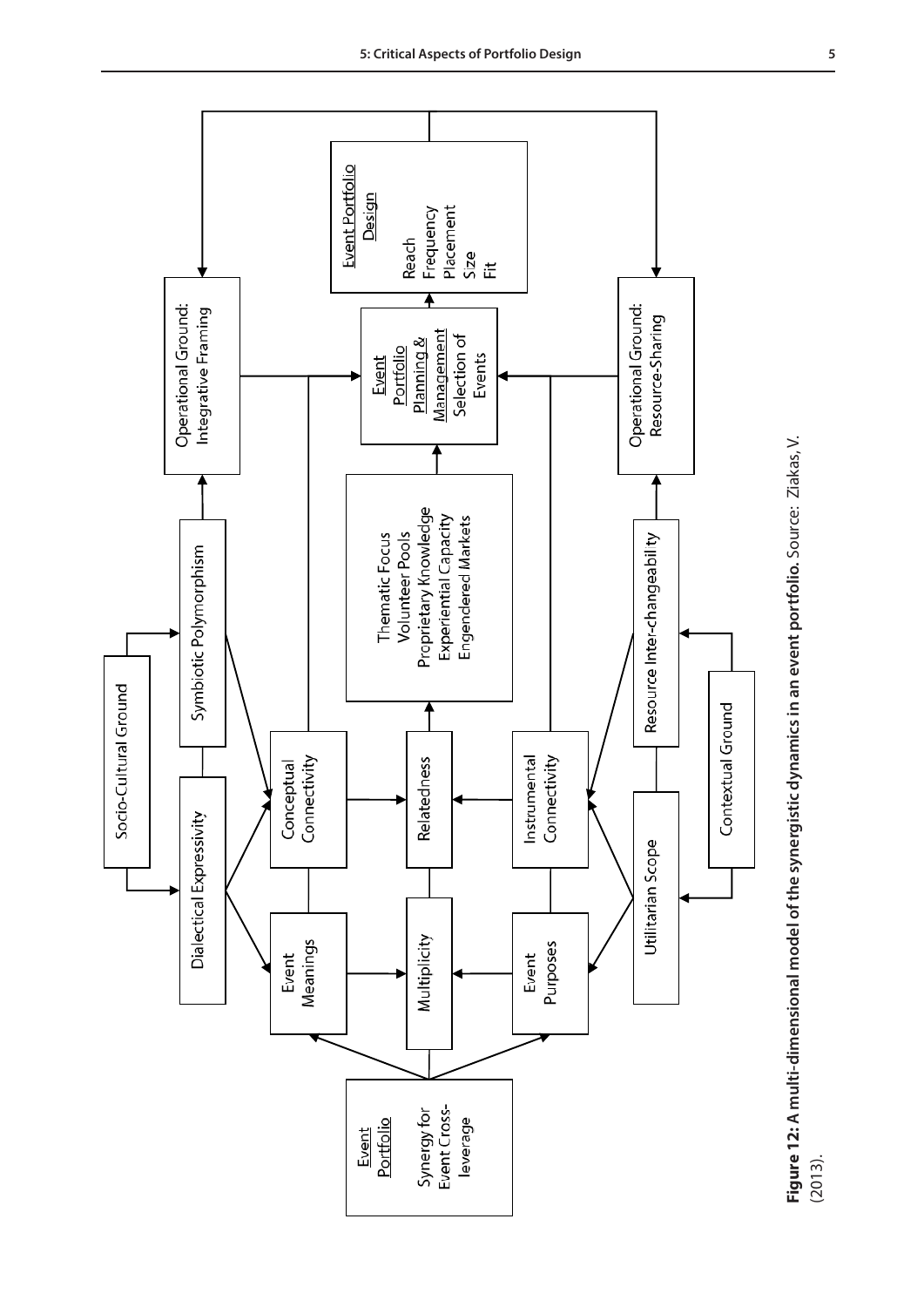of events, transfer of tacit/proprietary knowledge and experiential capacity of the host community in event management, and capitalisation on engendering new or accompanying markets. The synergistic mindset in the planning of event portfolios concerns primarily which events should be included in the portfolio and their reach, frequency, timely placement, and fit, as well as the size of the portfolio (number of events).

# **Exercise:**

Select an event portfolio. Explain its synergistic dynamics that enable the development of an overarching portfolio strategy.

# **Portfolio focus and development approaches**

Event portfolios in practice greatly differ across the world and take different forms. Subsequent configurations concern the variety of portfolio design patterns and planning models applied for their development and management. There can be different approaches in the selection of event types, portfolio goals, or planning practices, which result in the development of event portfolios with varied forms, patterns and characteristics. In this context, processes of portfolio design can give different shape, form and character to a given portfolio and make it a versatile policy tool by adapting to local needs and particularities. To this end, the spatiality influencing portfolio development patterns should be considered, such as urban, regional, rural, island or national contexts and assets, as well as host community/destination size. Furthermore, the development of portfolios is substantially influenced by the ownership of events, which may belong to public, private and voluntary organisations or a mix of them.

Figures 13, 14, and 15 can be used to show how a number of binary parameters help us understand portfolio configurations, distinguishing between portfolio structure, programming, and magnitude. The three are from the same source:

Ziakas, V. (2019). Issues, patterns and strategies in the development of event portfolios: Configuring models, design and policy. *Journal of Policy Research in Tourism, Leisure and Events*, **11**(1), 121-158.



**Figure 15: Event portfolio programme.**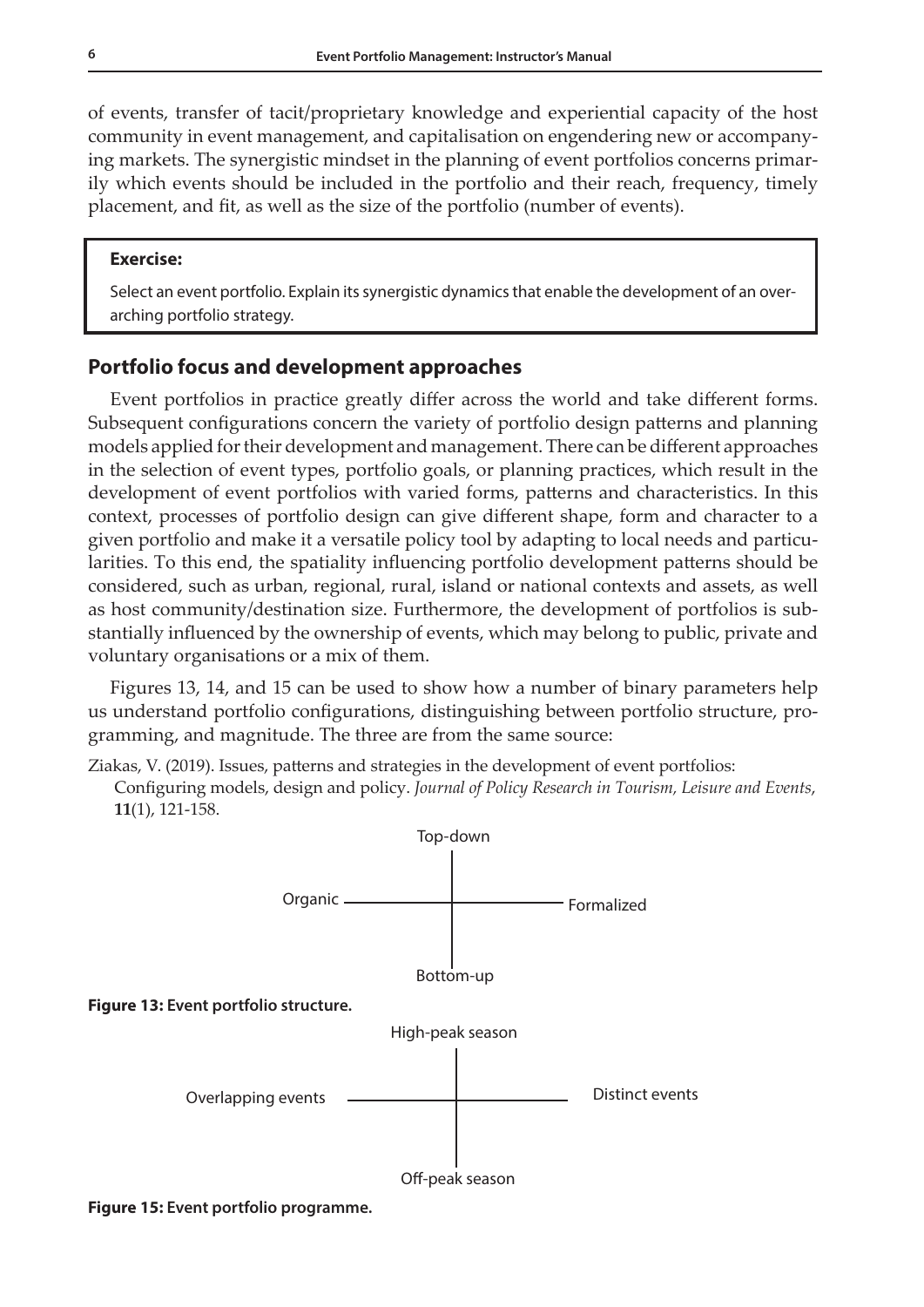

**Figure 15: Event portfolio magnitude.** 

# **Exercise:**

Use the perceptual maps for portfolio structure, programming and magnitude to find the competitive position of event portfolios in Edinburgh, Manchester, Auckland and Gold Coast.

# **Multiple portfolios**

# **Exercise:**

Select a city that you are familiar with and consider what and how many multiple portfolios could be developed. What would be the focus of each portfolio? Is there potential for a meta-event with neighbouring communities?

# **Event portfolio strategies**

### **Exercise:**

Find two examples of event portfolios for each strategy. Identify how they differ in terms of composition, multiplicity, size, reach, and events' scale.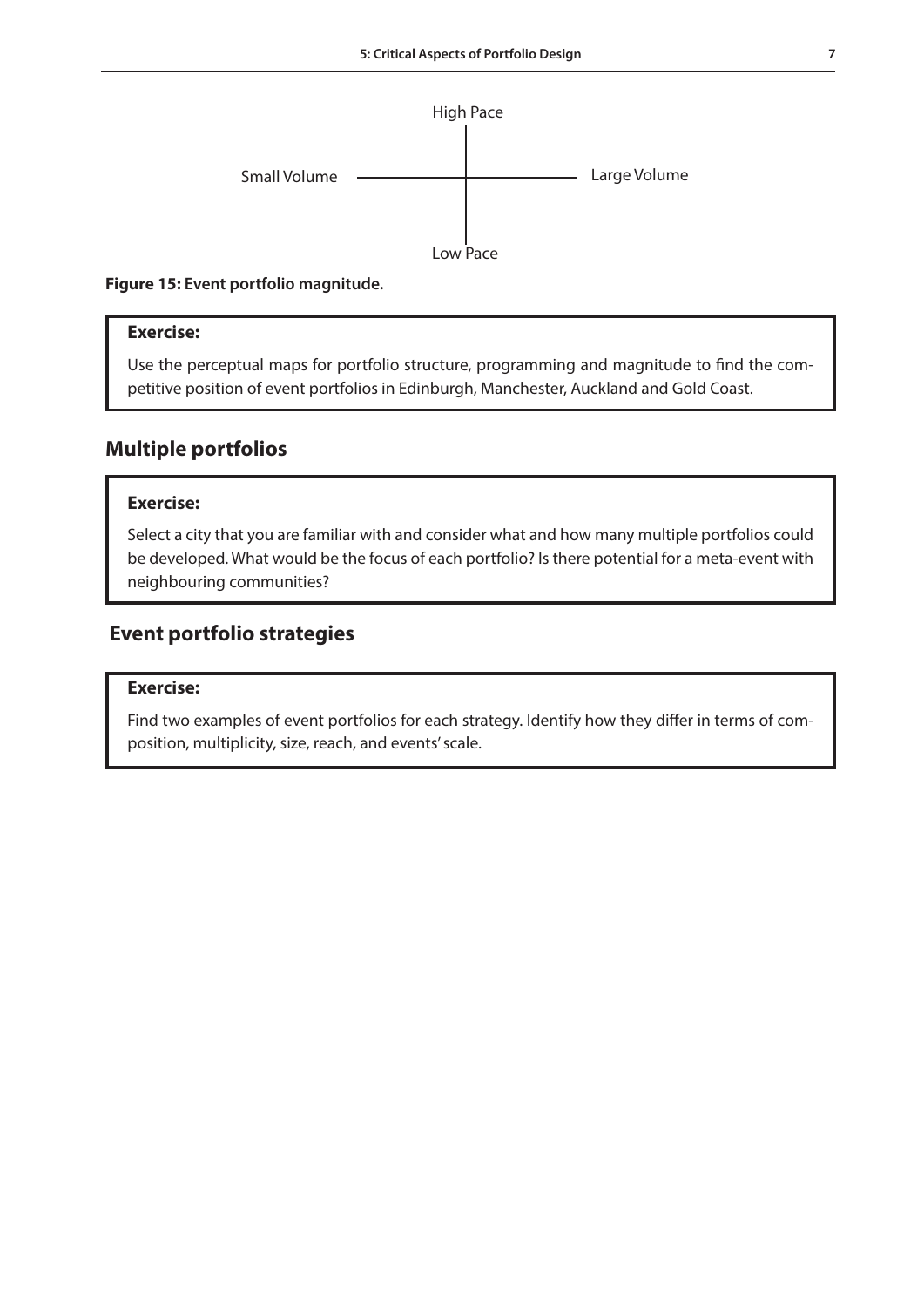# **Lecture 11: Event portfolio design frameworks**

# **Exercise:**

Compare Getz's pyramid portfolio models for event tourism and community orientation. How do they differ and how are they similar? Find examples of cities or regions whose portfolios resemble one of these models.

# **Composing**

# **Exercise:**

Use the perceptual map for portfolio form to find the competitive position of event portfolios in Edinburgh, Manchester, Auckland and Gold Coast.

# **Community-oriented strategies: owning, growing and creating**

# **Exercise:**

Find examples of community-oriented strategies that assemble portfolios in different destinations (i.e. owning, growing, and creating of events). Outline the advantages and disadvantages of each assembling strategy.

# **Market-oriented strategies: sponsoring and bidding**

### **Exercise:**

Find examples of market-oriented strategies that assemble portfolios in different destinations (i.e. sponsoring and bidding). Outline the advantages and disadvantages of each assembling strategy.

# **Event roles**

The assignment of event roles represents a fundamental matter in the design and development of an event portfolio. It is thus essential to determine the roles and subsequent relations of the events within a portfolio in order to nurture connectivity among them. For example, we need to clarify what role sport events can play relative to one another and relative to cultural events. To decide the event roles in a portfolio requires the strategic delineation of event purposes and meanings that would constitute the character of the portfolio. Most importantly, the composition of an event portfolio should seek to establish the destined roles of diverse events in ways that their connectivity complements and reinforces the individual characteristics of events.

#### **Exercise:**

Select an event portfolio. Identify events that are functionally used as *core attractions*, *focal celebrations*, and *complementary features*. Explain how synergy among the strategic roles of events is enabled or constrained.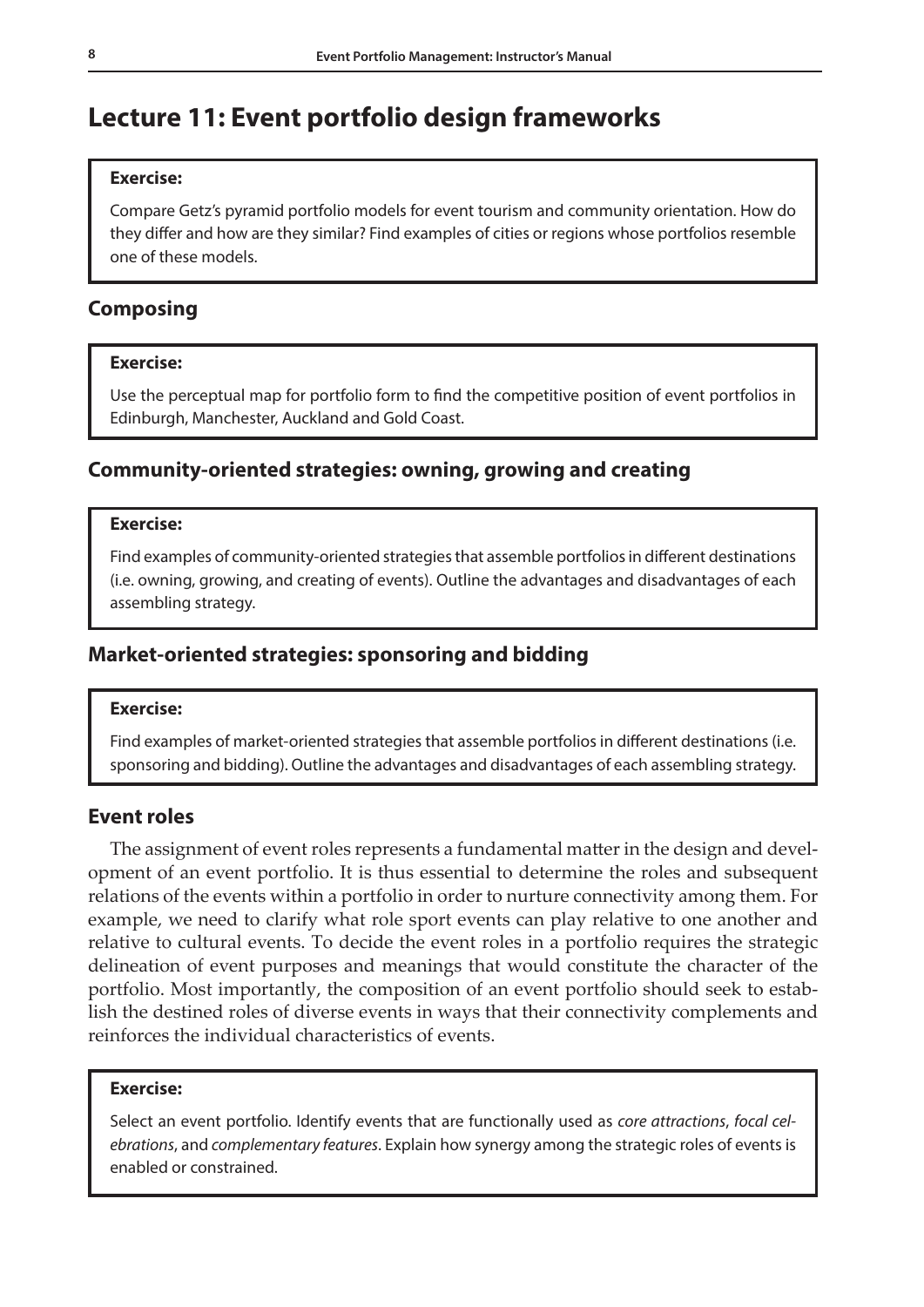Considering the qualitative roles of events, iterative and pulsar, it is evident that events may function as social actors that have the potential to both sustain and transform social systems. The mix of iterative and pulsar events within a portfolio can give a change of pace and a diversity of experience bringing together different stakeholders. Portfolio design can dictate the creation of a mix of different types of events, of tempo, of scale, and of intent. This kind of mix should aim at fostering synergies between different event stakeholders to produce wider network effects and create local networks.

# **Useful reading:**

Richards, G. (2015). Events in the network society: The role of pulsar and iterative events. *Event Management*, **19**(4), 553-566.

#### **Exercise:**

Identify pulsar and iterative events that are part of event portfolios. What kind of social effects do they produce? Is there synergy among event roles in the portfolio?

# **Composing and design factors**

#### **Exercise:**

Assess the influence of composing and design factors on a portfolio of your choice. Explain how you would take advantage of opportunities and respond to threats that these factors generate.

# **Portfolio synergising**

Event portfolios are embedded within wider social networks and their on-going implementation can play a role as social agents in shaping their own environment through systemic and structural effects. If the synergy generated from the array of events in a portfolio is optimised through the cross-leverage of their interrelationships and complementarities, then the portfolio can affect positively social change, contribute to sustainable development, and thereby justify its place as a permanent structure in the host community.

# **Exercise:**

Design your own portfolio for a city of your choice. Outline your strategies and tactics across balance, scheduling, and leveraging of the portfolio.

# **Critical mass in portfolio design**

#### **Exercise:**

Select a city without an event portfolio. Outline how the city can develop a critical mass for developing a portfolio in the future.

#### **Exercise:**

Apply the event portfolio design framework in a destination of your choice to create a competitive and innovative portfolio.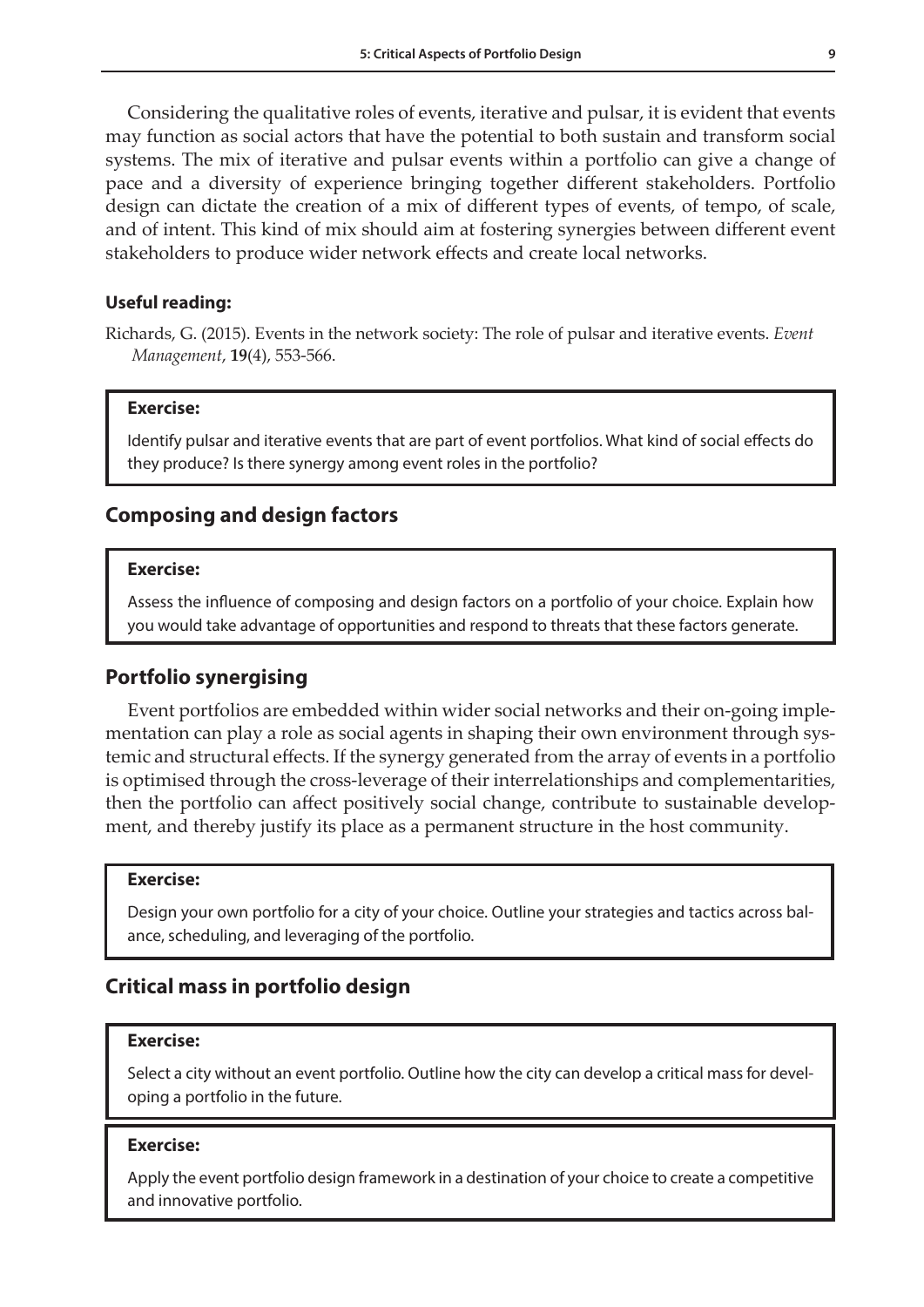# **Short answer questions**

- **Q**: What are the fundamental principles of event portfolio design?
- **A**: (1) *A common ground* for building community capacity to capitalise on an event portfolio serves to develop an internal logic that facilitates the assembling of events as well as interorganisational collaboration among different event stakeholders. (2) *Strategic planning* is required to prevent the innate risks of events' relatedness such as exhausting local resources, hosting monotonously repetitive event elements or exceeding demand for events. (3) *The triple bottom line* should be at the core of an event portfolio strategy in order to balance the economic and social outcomes of events and facilitate the fair distribution of benefits and the balanced dissemination of economic, social and environmental impacts. All the above principles demand the embeddedness of event portfolios into the environment and structures of their host community. Portfolio embeddedness is multifaceted, integrating contextual, operational and socio-cultural dimensions. The contextual dimension comprises the local policy setting, economic and market conditions as well as stakeholder networks, resource capacity and community characteristics that affect portfolio planning and management. The operational dimension determines and regulates portfolio composing strategies, including selection of events, their frequency, size, and market orientation. Lastly, the socio-cultural dimension encompasses different local viewpoints on events and their symbolic meanings within the local community.
- **Q**: What is the difference between organic and formalised portfolios?
- **A**: An organic portfolio does not have an institutional status or a formal portfolio strategy, but its nature and character still exhibit basic portfolio characteristics. A formalised portfolio constitutes planned structures systematically patterned and regulated by an explicit portfolio strategy.
- **Q**: Why is there a diversity of portfolio development approaches taken by different destinations?
- **A**: Event portfolios are shown to have considerably different composition and policy focus. The heterogeneity of event development methods that are followed by host communities and destinations is a reflection of local needs and characteristics, which influence the ways that strategies are formulated for developing their event calendars in an effort to achieve an array of purposes.
- **Q**: What do the concepts of meta-event and multiple portfolios mean?
- **A**: Multiple event portfolios mean that several portfolios may exist within one city focusing on certain types of events or owed by different agencies. A meta-event is a collection of coordinated, synchronised and intertwined events, occurring in a wide geographic area and encompassing two or more nearby competing destinations, which collaborate to better market themselves and/or to reposition themselves in the marketplace. It is part of the event portfolio of two or more DMOs and allows them to collaborate to conjointly garner the benefits of event tourism.
- **Q**: What are the four event portfolio strategies?
- **A**: Symmetrisation, specialisation, multi-constellation, and macro-expansion.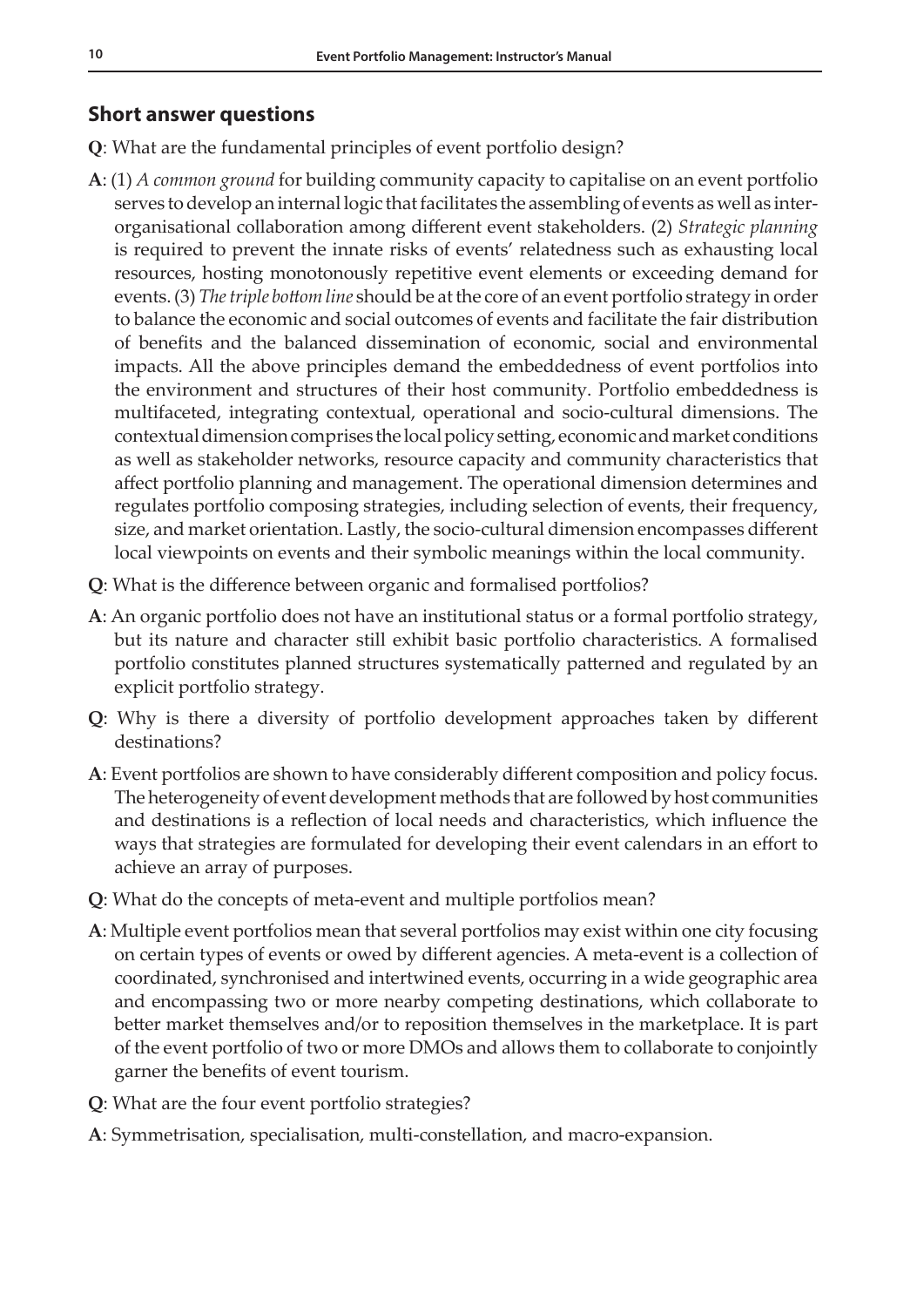- **Q**: What are the main components of the holistic model of event portfolio design?
- **A**: According to this holistic model, portfolio design involves the interplay of Composing and Synergising strategies. Composing includes a set of tactics to construct a competitive and diverse portfolio of events. It entails strategic decisions with regard to the selection of events, event roles and factors that influence the process. Synergising focuses on the development of the overall portfolio value – its unity. Portfolio synergy provides event managers with an opportunity to balance events and their outcomes, to manage the portfolio calendar and proactively plan any leveraging strategies. There are five strategies for assembling a portfolio of events in a destination. These strategies are divided into two groups. Community-oriented strategies include owning, growing and creating of events. Market-oriented strategies are represented by sponsoring and bidding for events. A variety of composing strategies guarantees the inclusion of diverse events in a portfolio. Each of the events can play its own strategic role and contribute to the overall portfolio content and depth. There are functional and qualitative roles of events. Functional roles include events as core attractions, focal celebrations, and complementary features. Qualitative roles include pulsar and iterative. As portfolio composing occurs within changing urban environments, there are four critical design factors that influence portfolios: (1) geographical location and seasonality, (2) local resources, (3) market demand, and (4) industry capability and community capacity. The process of Synergising facilitates the contiguity of events and related initiatives. There are three components of event portfolio synergising: balance, scheduling and leveraging.

# **Essay-style questions**

- **Q**: Outline the process of event portfolio design. How can portfolio managers enable their optimal composition to serve leverage objectives?
- **A**: Delineate the rationale for selection of events, event roles and factors that influence the process of portfolio design. Explain the strategies for assembling events in a portfolio. Identify decision-making for portfolio composition, including reach and size, events' frequency, placement, and fit. Consider the use of perceptual maps for drawing a portfolio's form, structure, programming, and magnitude, to determine its competitive position.
- **Q**: Discuss the heterogeneity of portfolio foci and development approaches across different cities. Contrast the tourism-centred and community-oriented approaches for event portfolios. What are the implications for holistic event portfolio design and development?
- **A**: Provide examples of different portfolio foci such as an emphasis on sport, business or cultural events, major or small-scale events, and one-time or periodic events. Compare organic and formalised portfolios. Contrast Getz's pyramid models for event tourism and community development. Draw implications for holistic event portfolio design and development, including the formulation of an overarching portfolio strategy, strategic decision-making regarding the selection of events, event roles and factors that influence the process, balancing events and their outcomes, managing the portfolio calendar, and leveraging strategies, as well as strategies for assembling events in a portfolio.